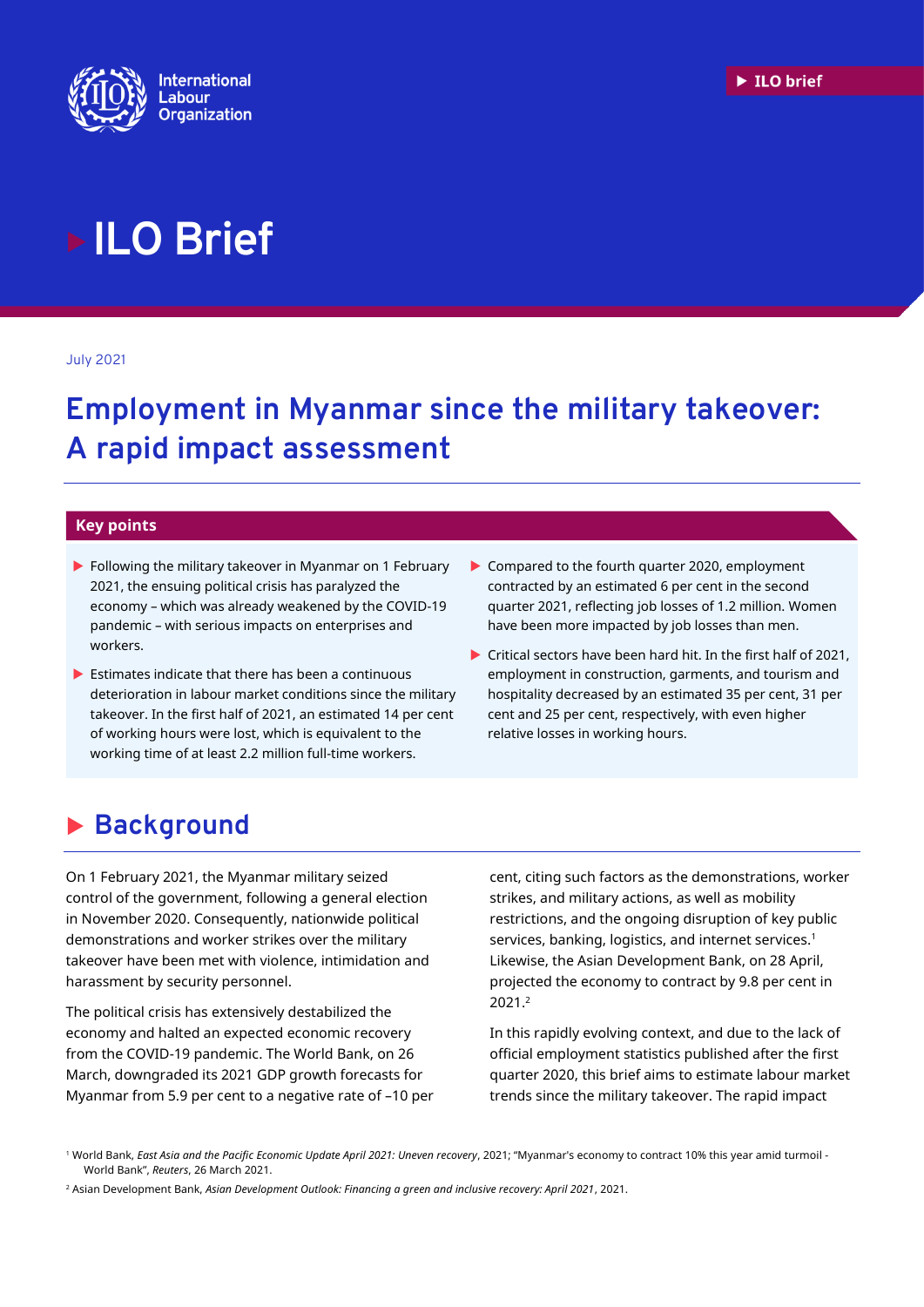assessment includes an estimate of working-hour and employment losses, and also presents estimates of the impact on the three hardest hit sectors: construction, garments, and tourism and hospitality.

The estimation methodology, outlined in the Annex, extends on previous methodologies used by the ILO to estimate labour market trends.<sup>3</sup> It makes use of robust empirical relationships established on the basis of detailed, cross-country sentiment and mobility indicators. The estimates should nevertheless be interpreted as indicative and may not fully reflect the severity of the employment situation.

## **What is the impact on working hours and employment?**

## **Working hours have reduced by 14 per cent since the takeover**

The overall number of hours worked in Myanmar is an important indicator to assess the impact on the labour market since the military takeover. Hours worked in an economy decrease not only when workers lose their job and work zero hours, but also when workers that remain in employment work fewer hours.

Millions of workers in Myanmar rely on labour income as their main income source, and hence cannot afford to be without work for extended periods. At the same time, the circumstances since 1 February 2021 might have forced or incentivized a large share of these workers to reduce their working hours, with associated income losses, adding to the adverse impacts on a labour market that had already come under severe strain as a result of the COVID-19 pandemic. Factors that might have played a role include curfews and other restrictions imposed by the military regime, fear of exposure to violence when going to and being at the workplace, electricity and internet cuts, greater security risks for businesses, a decrease in consumer demand, as well as large-scale worker strikes.

This brief estimates that 14 per cent of total working hours were lost between the fourth quarter 2020 and the second quarter 2021 (figure 1). While the number of weekly hours worked was 787 million in the fourth quarter 2020, the number dropped to 706 million in the first quarter 2021 and further to 680 million in the second quarter 2021, indicating a continuous deterioration in labour market conditions since the military takeover. The overall contraction in working

hours during this period is equivalent to the working time of 2.2 million full-time workers, assuming a 48 hour work week.<sup>4</sup>

 **Figure 1. Hours worked per week in Myanmar, millions**



**Notes:** See Annex for details about the estimation methodology. The red dots mark the point estimates for the fourth quarter 2020 and the second quarter 2021.

**Source:** ILO estimates based on Myanmar Labour Force Survey and ILO, ILOSTAT Database.

These working-hour losses come on top of the hours lost during the COVID-19 pandemic prior to this point. Relative to the fourth quarter 2019, the pre-pandemic baseline, working hours in the second quarter 2021 were significantly lower by 29 per cent, equivalent to the working time of 5.9 million full-time workers. All told, working hours have dramatically reduced since the military takeover, diverging from an expected recovery and making a bad situation worse.

<sup>3</sup> See, for example, Annexes of ILO, *ILO Monitor: COVID-19 and the World of Work, 7 th edition*, 2021.

<sup>4</sup> Under the assumption of a 40-hour instead of a 48-hour work week, the contraction of working hours between the fourth quarter 2020 and the second quarter 2021 is equivalent to the working time of 2.7 million full-time workers.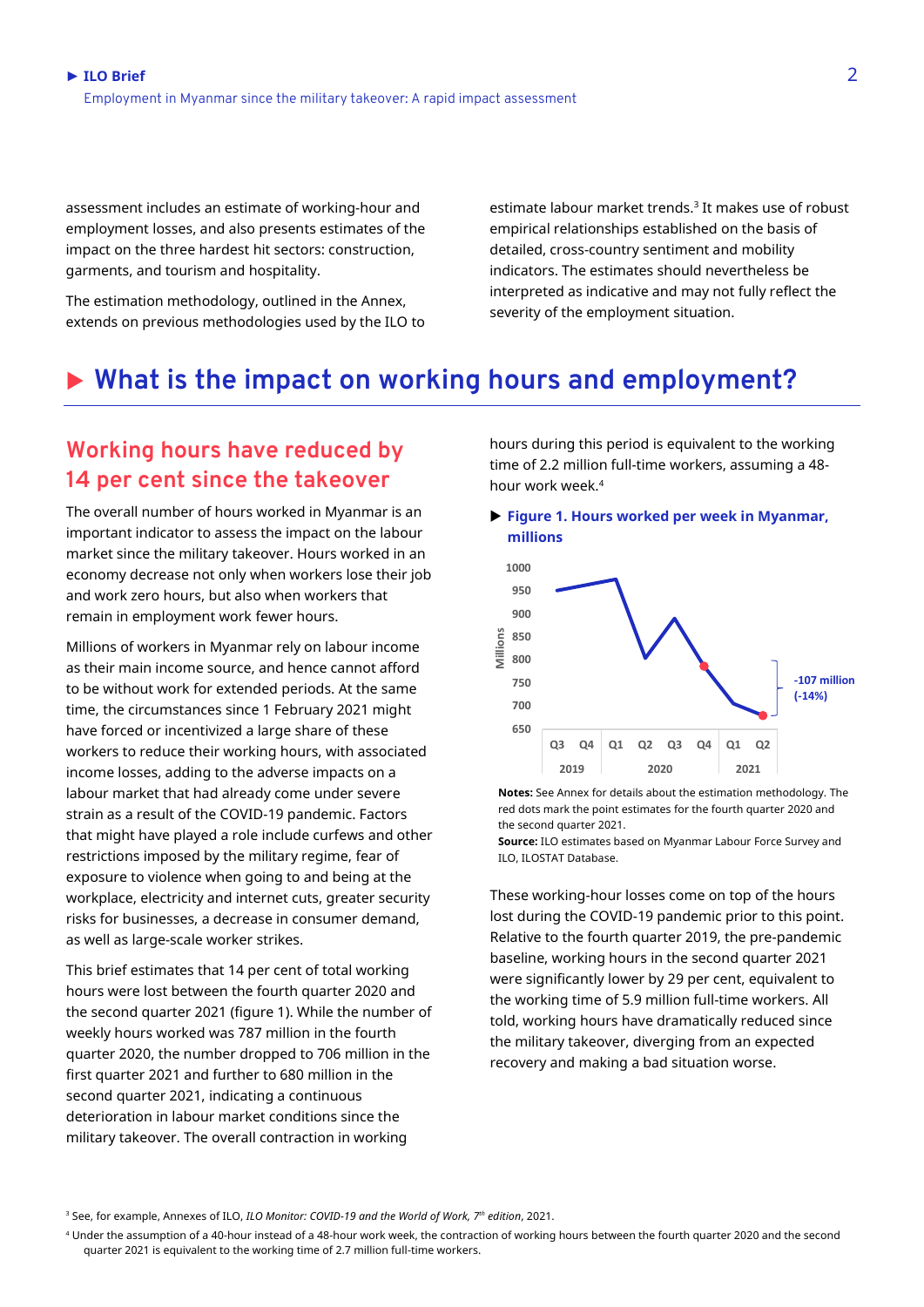#### **More than 1.2 million workers are no longer in employment**

In the second quarter 2021, an estimated 18.5 million women and men were employed, which is 1.2 million (6 per cent) less than in the fourth quarter 2020 (figure 2). This sizeable contraction reflects a large share of workers that are no longer in employment since the military takeover. Relative to the fourth quarter 2019, 3.2 million or 15 per cent of all workers are no longer employed, following the onset of the pandemic and subsequent military control of the country.



#### **Figure 2. Total employment in Myanmar, millions**

**Notes:** See Annex for details about the estimation methodology. The red dots mark the point estimates for the fourth quarter 2020 and the second quarter 2021.

**Source:** ILO estimates based on Myanmar Labour Force Survey and ILO, ILOSTAT Database.

### **The impact on women workers has been more pronounced**

In terms of both working-hour and employment losses, women are estimated to have been impacted more than men since the military takeover. Female workers experienced working-hour losses of 15 per cent between the fourth quarter 2020 and the second quarter 2021, compared to 12 per cent for male

workers. During the same period, 580,000 women are estimated to have lost employment, with job losses of more than 7 per cent, compared to less than 6 per cent for men.

## **The impact in key sectors has been substantial**

While the overall impact on employment and working hours following the military takeover has been immense, the consequences have been even more detrimental for enterprises and workers in critical sectors that drive the economy and could have stimulated recovery. Sectors concentrated in industrial and urban zones in particular have been hard hit by anti-military demonstrations, work stoppages, the introduction of martial law, violence and other factors. 5 In addition, foreign direct investment has stagnated, further aggravating the employment situation in some sectors. 6

Construction, which had been a key driver of job creation in the recent years leading up to the pandemic, has been among the most impacted industries (figure 3). <sup>7</sup> Between the fourth quarter 2020 and the second quarter 2021, employment in the sector contracted by an estimated 35 per cent (approximately 400,000) and working hours decreased by 64 per cent. The construction sector has suffered from a collapse in foreign investments and the suspension of major building and internationally financed infrastructure projects. 8

<sup>5</sup> S. Mahtani and A. Nachemson, "As Myanmar unravels after military coup, people flee cities for rural backwaters", *Washington Post*, 15 April 2021; H. Thein and M. Gillan, "How the coup is destroying Myanmar's economy," *East Asia Forum*, 23 June 2021; "Thousands flee Myanmar industrial zone amid fears of more bloodshed", *Reuters*, 17 March 2021.

<sup>6</sup> There was no reported foreign investment of permitted projects in April 2021. Source: Myanmar Directorate of Investment and Company Administration.

<sup>7</sup> From 2015 to 2019, employment in construction grew by 20 per cent compared to overall employment growth of just 1.1 per cent. Source: ILO estimates from Myanmar Labour Force Survey and ILO, ILOSTAT Database.

<sup>8</sup> Y. Muramatsu, "Myanmar coup grinds cross-border infrastructure projects to halt", *Nikkei Asia*, 3 March 2021; "Myanmar's economy in freefall under military regime", *The Irrawaddy*, 22 April 2021.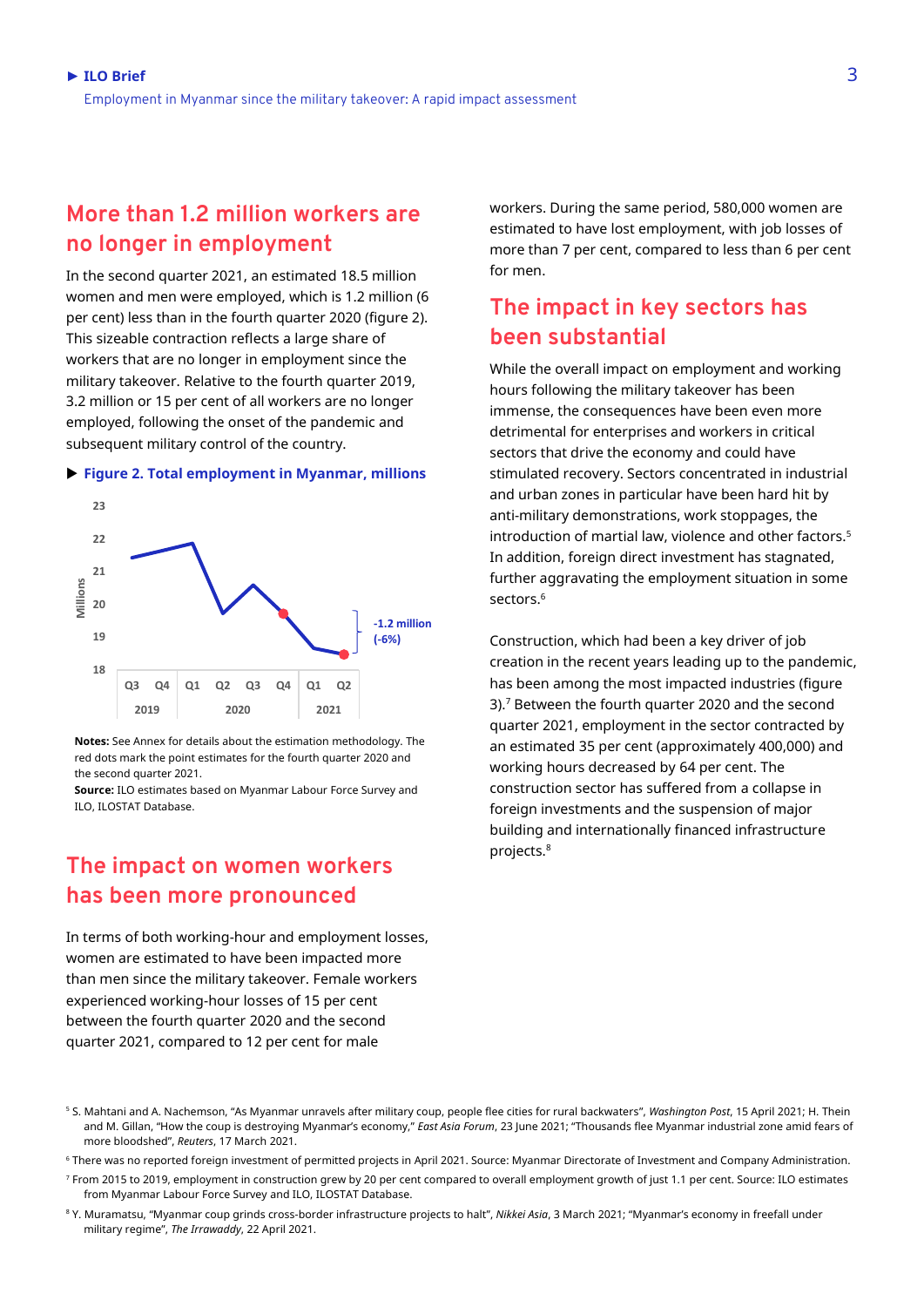

#### **Figure 3. Decrease in employment and working hours in highly impacted sectors, Q2-2021 (percentage change from Q4-2020)**

**Notes:** See Annex for details about the estimation methodology. Garments refers to the manufacturing of wearing apparel (ISIC rev. 4, division 14). Tourism and hospitality refer to accommodation and food service activities (ISIC rev. 4, divisions 55 and 56). **Source:** ILO estimates based on Myanmar Labour Force Survey and ILO, ILOSTAT Database.

In the garment industry, which had emerged in recent years as a prominent supplier for international clothing retailers, an estimated 250,000 jobs (31 per cent) were lost during the first 6 months of 2021. <sup>9</sup> Women accounted for approximately 86 per cent of these

estimated employment losses. Likewise, working hours contracted by an estimated 57 per cent during that same period. Factory production slowed considerably as numerous global apparel buyers halted orders due to tightening international pressure and other factors. $^{\rm 10}$ 

Tourism and hospitality, still impacted from the slowdown in 2020 caused by COVID-19, has been unable to recover and in fact took a further hit since the military takeover. The majority of international flights and visa issuances have remained suspended due to COVID-19 and security concerns, and domestic travel has largely ceased. Employment in the sector decreased by an estimated 25 per cent (around 65,000) in the second quarter 2021 relative to the fourth quarter 2020, with women comprising more than three-fifths of job losses. During the same period, aggregate workinghour losses in the sector amounted to 45 per cent.

In addition, these estimated sectoral impacts do not fully capture the widespread work stoppages, demonstrations, and job suspensions and dismissals that have taken place in important service sectors. These involve hundreds of thousands of workers in public administration, banking, education and healthcare, among other industries.

# **Conclusion**

The military takeover on 1 February 2021 and consequent political crisis have exacerbated the severe impacts of COVID-19. Myanmar has quickly diverged from an anticipated economic and jobs recovery to a situation of economic paralysis and continued labour market deterioration. Employment trends during the first half of 2021 indicate considerable losses in both employment and working hours, which have negatively affected millions of workers and women in particular. All sectors of the economy have been impacted, with construction, garments and tourism and hospitality among the hardest hit. While the rapid assessment provides indicative insights into the labour market situation, the estimates clearly reveal a deepening of pre-existing deficits in decent work in Myanmar.

<sup>9</sup> Myanmar's garment exports to the world recorded a six-fold increase in terms of value from 2015 to 2019. Source: ILO calculations based on UNCTADstat. <sup>10</sup> E. Paton, "Myanmar's Defiant Garment Workers Demand That Fashion Pay Attention", *The New York Times*, 12 March 2021.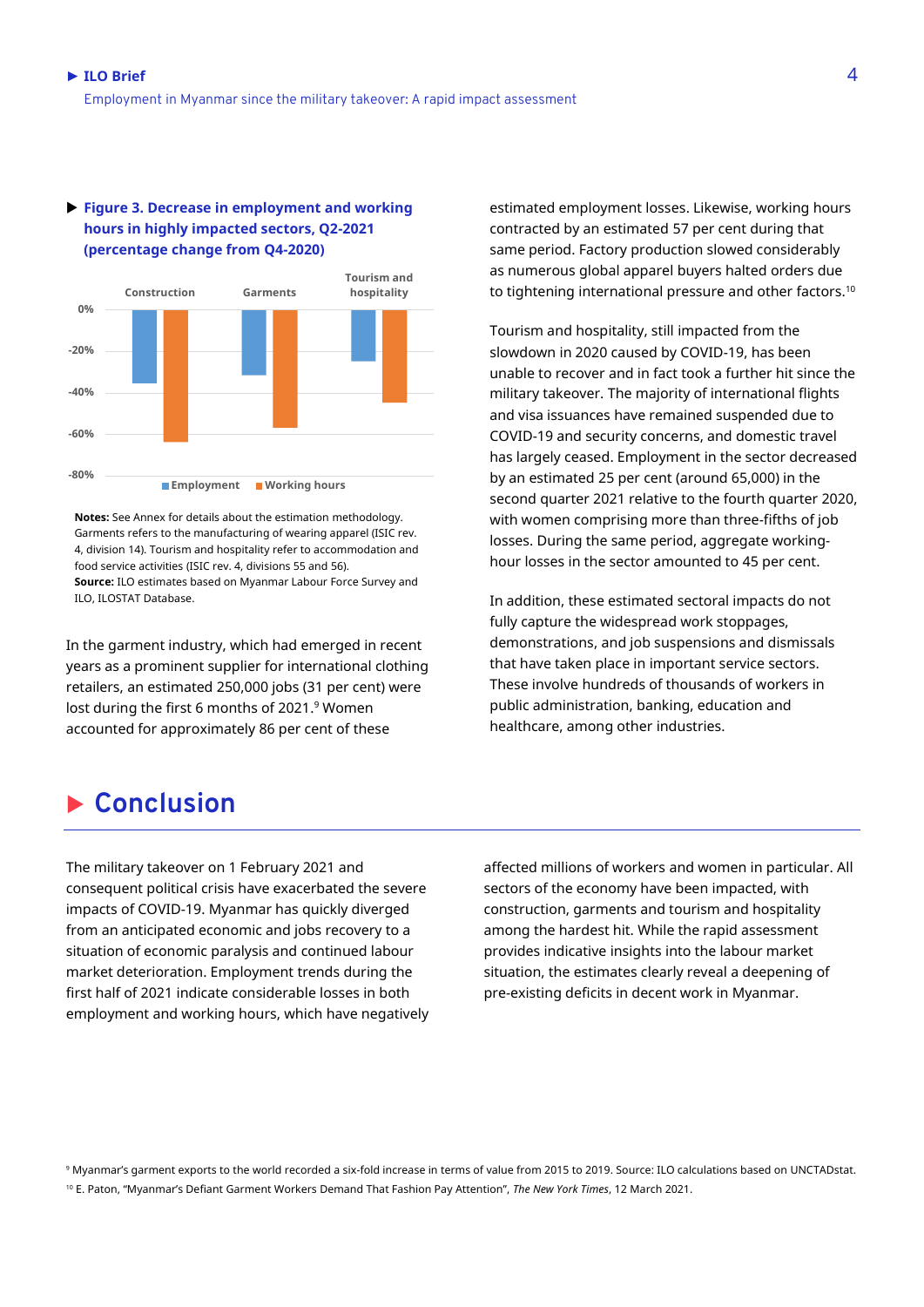# **Annex: Methodology**

This brief relies on an estimation procedure to assess the impact on employment and working hours in Myanmar since the military takeover. The definitions of employment and working hours applied in this brief are based on the international statistical standard which are also utilized in the Myanmar Labour Force Survey.<sup>11</sup> The details of the estimation methodology, which consist of two main steps, are outlined below.

#### **Step 1: Estimates of the overall impact**

The first step consists of a cross-country panel data regression analysis. The latest actual data points for employment and working hours, based on official labour force survey data for Myanmar, are available for the first quarter 2020. An ordinary least squared (OLS) regression with country fixed effects is run on an unbalanced quarterly panel dataset, including data from 69 countries for the period from the first quarter 2020 to the first quarter 2021, taken from official labour force and household surveys as compiled in the ILO's ILOSTAT Database.<sup>12</sup> Coefficients estimated in this regression are used to estimate employment and working hours in Myanmar for each quarter from the second quarter 2020 to the second quarter 2021. The regressions were run to estimate total as well as female working hours and employment.

As explanatory variables, the regression model includes three components:

- an indicator of mobility consisting of the average of workplace and retail mobility from Google Mobility reports;<sup>13</sup>
- an indicator of news sentiment, taken from the GDELT database, which tracks the sentiment across domestic and international news articles. The news articles considered in the analysis include the country name and either of the following terms: jobs, employment, employed, unemployment, unemployed, workers, labourers, laborers, working hours.<sup>14</sup> A positive index value indicates that more positive than negative sentiment words are on average used in the news articles, while a negative index value indicates the reverse;<sup>15</sup>
- an indicator of the stringency of lockdown measures imposed by governments, taken from the COVID-19 Government Response Tracker Database compiled by the University of Oxford. <sup>16</sup> It reflects the strictness of policies that restrict people's behaviour, such as workplace and public transportation closings, restrictions on gathering and mobility, travel restrictions and stay at home requirements. This indicator provides a normative metric to account for any additional impacts that these restrictions might have on working hours and employment, beyond the observed impact in workplace and retail mobility captured in the first component. The inclusion of this variable is also instrumental in estimating the labour market situation in 2020 and dynamics related to the COVID-19 crisis before the military takeover.

The estimated coefficients are as expected (table 1). Mobility and the sentiment of news articles are positively associated with hours worked and employment. In other words, the more people are mobile and the more positive is the sentiment

<sup>&</sup>lt;sup>11</sup> Persons in employment include those aged 15 years and above who, during a reference period of 7 days, were engaged in any activity to produce goods or provide services for pay or profit. They comprise of employed person at work, i.e. who worked for at least one hour during the reference period and employed persons not at work due to temporary absence from a job or due to working-time arrangements (such as shift work, flexitime, and compensatory leave for overtime). See: Myanmar Ministry of Labour, Immigration and Population, Department of Labour, *Report on Labour Force Survey 2015*, 2016. Working hours have been calculated by multiplying the average weekly hours worked by total employment.

<sup>12</sup> ILO, ILOSTAT Database[, https://ilostat.ilo.org/.](https://ilostat.ilo.org/)

<sup>13</sup> Google, COVID-19 Community Mobility Reports, [https://www.google.com/covid19/mobility/.](https://www.google.com/covid19/mobility/) 

<sup>14</sup> The GDELT Project[, https://www.gdeltproject.org/data.html.](https://www.gdeltproject.org/data.html) 

<sup>15</sup> For more details, see: ILO, *Preparing for the future of work: National policy responses in ASEAN+6*, 2019, Box 2.

<sup>16</sup> Oxford COVID-19 Government Response Tracker[, https://www.bsg.ox.ac.uk/research/research-projects/covid-19-government-response-tracker.](https://www.bsg.ox.ac.uk/research/research-projects/covid-19-government-response-tracker)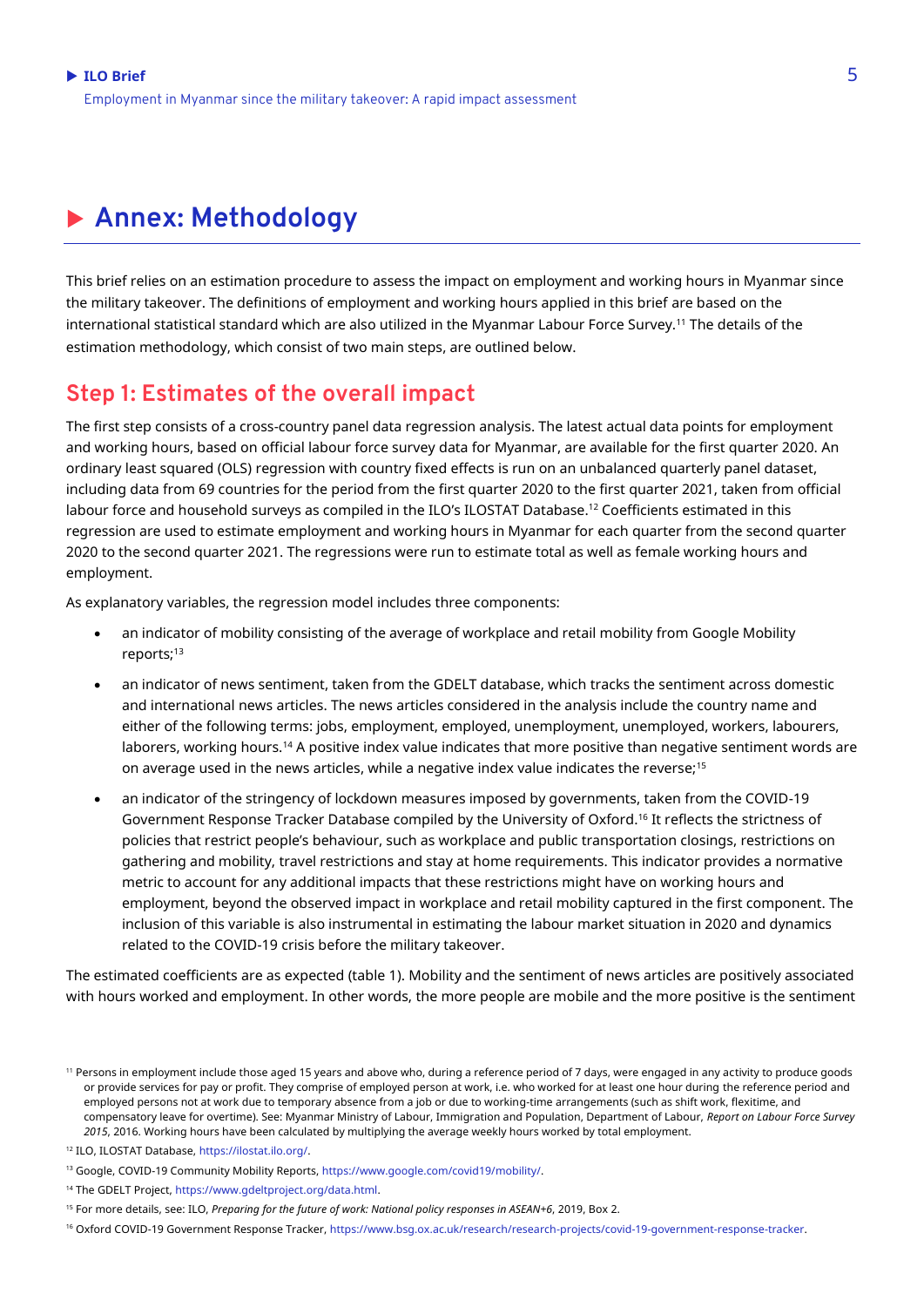of newspaper articles on issues related to the labour market in a country, the more workers are in employment and the higher are the working hours. The stringency index has the expected statistically significant negative association, but with employment only, while there is no statistically significant association with hours worked, conditional on the other explanatory variables being part of the regression.

#### **Table 1. Results of cross-country panel regressions used to estimate employment and working hours in Myanmar**

|                                                                 | <b>Total</b>                          |                            | <b>Female</b>                         |                            |
|-----------------------------------------------------------------|---------------------------------------|----------------------------|---------------------------------------|----------------------------|
|                                                                 | <b>Hours worked per</b><br>week (log) | <b>Employment</b><br>(log) | <b>Hours worked</b><br>per week (log) | <b>Employment</b><br>(log) |
| <b>Mobility (percentage change</b><br>relative to the baseline) | $0.0059***$                           | $0.0022***$                | $0.0059***$                           | $0.0023***$                |
| Sentiment of news articles (index)                              | $0.0404**$                            | $0.0236**$                 | $0.0552***$                           | $0.0306**$                 |
| <b>Stringency of lockdown measures</b><br>(index)               | 0.0000                                | $-0.0004**$                | $-0.0001$                             | $-0.0006**$                |
| <b>Country fixed effects</b>                                    | Yes                                   | <b>Yes</b>                 | <b>Yes</b>                            | Yes                        |
| R <sub>2</sub>                                                  | 0.46                                  | 0.39                       | 0.48                                  | 0.41                       |
| <b>Number of observations</b>                                   | 228                                   | 269                        | 223                                   | 263                        |

**Notes:** \*\*\* and \*\* respectively indicate statistical significance at the 1 per cent and 5 per cent level. R2 indicates the share of within-group variation explained by the model.

## **Step 2: Estimates of the impact by economic sector**

The second step of the methodology was to generate estimates of the impact since the military takeover on employment and working hours for 22 economic sectors.<sup>17</sup> The procedure used to estimate the sectoral impacts is detailed below:

- Sector-level estimates on the contraction in employment since the military takeover in February 2021 were compiled from various sources. These include estimates of both the nominal and percentage decreases in employment provided primarily by industry-level trade unions that were reported in the news media and a published survey report of foreign business associations in Myanmar.<sup>18</sup>
- In cases where sectoral employment loss assessments are available from multiple sources, the average of the estimates from the different sources is taken. This is the case, for example, in such sectors as garment manufacturing, construction, public administration and education. In total, direct employment impact estimates from workers' and employers' organization are available for 11 of the 22 sectors, including the three most severely impacted industries highlighted in the brief.
- For the remaining sectors, a conservative approach is taken by applying the estimated percentage decrease in employment of similar industries that experienced a low impact since the military takeover.
- Reflecting numerous media reports of workers leaving jobs in urban and industrial zones to return to their families in rural areas, the procedure assumes that some employment losses are offset by comparatively small

<sup>18</sup> Foreign Chambers of Commerce in Myanmar, *Joint survey on the impact on businesses operating in Myanmar: Report and summary of findings, 2021.* 

<sup>17</sup> The economic sectors are based on the 21 section-level groupings of the International Standard Industrial Classification of All Economic Activities (ISIC), revision 4. Additionally, the manufacturing of wearing apparel, which denotes ISIC division 14, is also included.